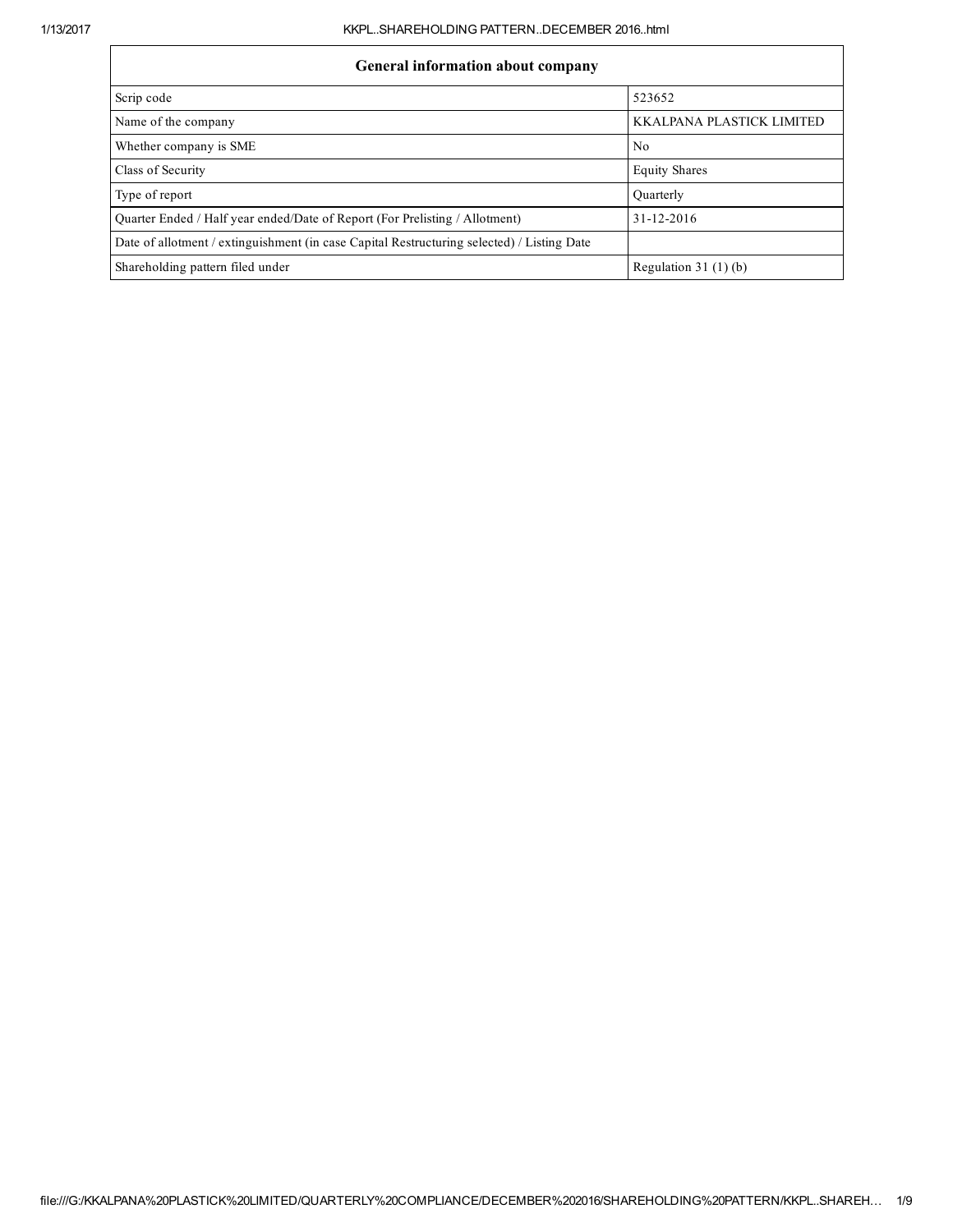## 1/13/2017 KKPL..SHAREHOLDING PATTERN..DECEMBER 2016..html

| Sr. No. | <b>Particular</b>                                                                      | Yes/No         |
|---------|----------------------------------------------------------------------------------------|----------------|
|         | Whether the Listed Entity has issued any partly paid up shares?                        | N <sub>0</sub> |
|         | Whether the Listed Entity has issued any Convertible Securities?                       | N <sub>0</sub> |
|         | Whether the Listed Entity has issued any Warrants?                                     | N <sub>0</sub> |
|         | Whether the Listed Entity has any shares against which depository receipts are issued? | N <sub>0</sub> |
|         | Whether the Listed Entity has any shares in locked-in?                                 | N <sub>0</sub> |
| 6       | Whether any shares held by promoters are pledge or otherwise encumbered?               | N <sub>0</sub> |
|         | Whether company has equity shares with differential voting rights?                     | No             |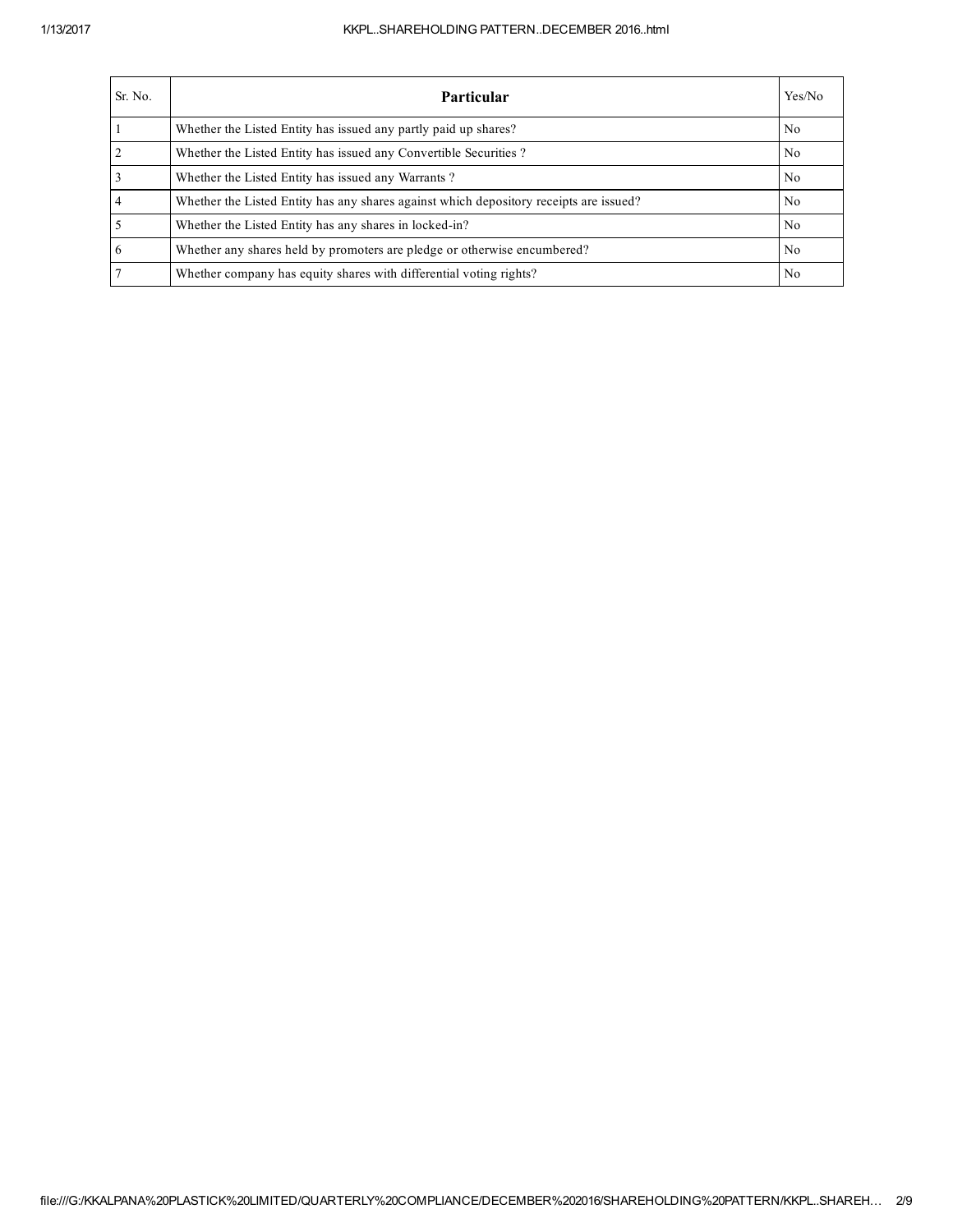|                 | Category                                  |                                  | No. of                            | No. Of<br>Partly     | No. Of<br>shares         | Total nos.                         | Shareholding as a<br>% of total no. of<br>shares (calculated as<br>per SCRR, 1957)<br>(VIII) As a % of<br>$(A+B+C2)$ | Number of Voting Rights held in<br>each class of securities (IX) |               |         |                     |
|-----------------|-------------------------------------------|----------------------------------|-----------------------------------|----------------------|--------------------------|------------------------------------|----------------------------------------------------------------------------------------------------------------------|------------------------------------------------------------------|---------------|---------|---------------------|
| Category<br>(I) | of<br>shareholder                         | Nos. Of<br>shareholders<br>(III) | fully paid<br>up equity<br>shares | paid-up<br>equity    | underlying<br>Depository | shares<br>held (VII)<br>$= (IV) +$ |                                                                                                                      | No of Voting (XIV)<br>Rights                                     |               |         | Total as a          |
|                 | (II)                                      |                                  | held $(IV)$                       | shares<br>held $(V)$ | Receipts<br>(VI)         | $(V)$ + $(VI)$                     |                                                                                                                      | Class<br>eg: X                                                   | Class<br>eg:y | Total   | $%$ of<br>$(A+B+C)$ |
| (A)             | Promoter<br>&<br>Promoter<br>Group        | 2                                | 4007300                           |                      |                          | 4007300                            | 72.48                                                                                                                | 4007300                                                          |               | 4007300 | 72.48               |
| (B)             | Public                                    | 18537                            | 1521235                           |                      |                          | 1521235                            | 27.52                                                                                                                | 1521235                                                          |               | 1521235 | 27.52               |
| (C)             | Non<br>Promoter-<br>Non Public            |                                  |                                   |                      |                          |                                    |                                                                                                                      |                                                                  |               |         |                     |
| (C1)            | <b>Shares</b><br>underlying<br><b>DRs</b> |                                  |                                   |                      |                          |                                    |                                                                                                                      |                                                                  |               |         |                     |
| (C2)            | Shares held<br>by<br>Employee<br>Trusts   |                                  |                                   |                      |                          |                                    |                                                                                                                      |                                                                  |               |         |                     |
|                 | Total                                     | 18539                            | 5528535                           |                      |                          | 5528535                            | 100                                                                                                                  | 5528535                                                          |               | 5528535 | 100                 |

Table I - Summary Statement holding of specified securities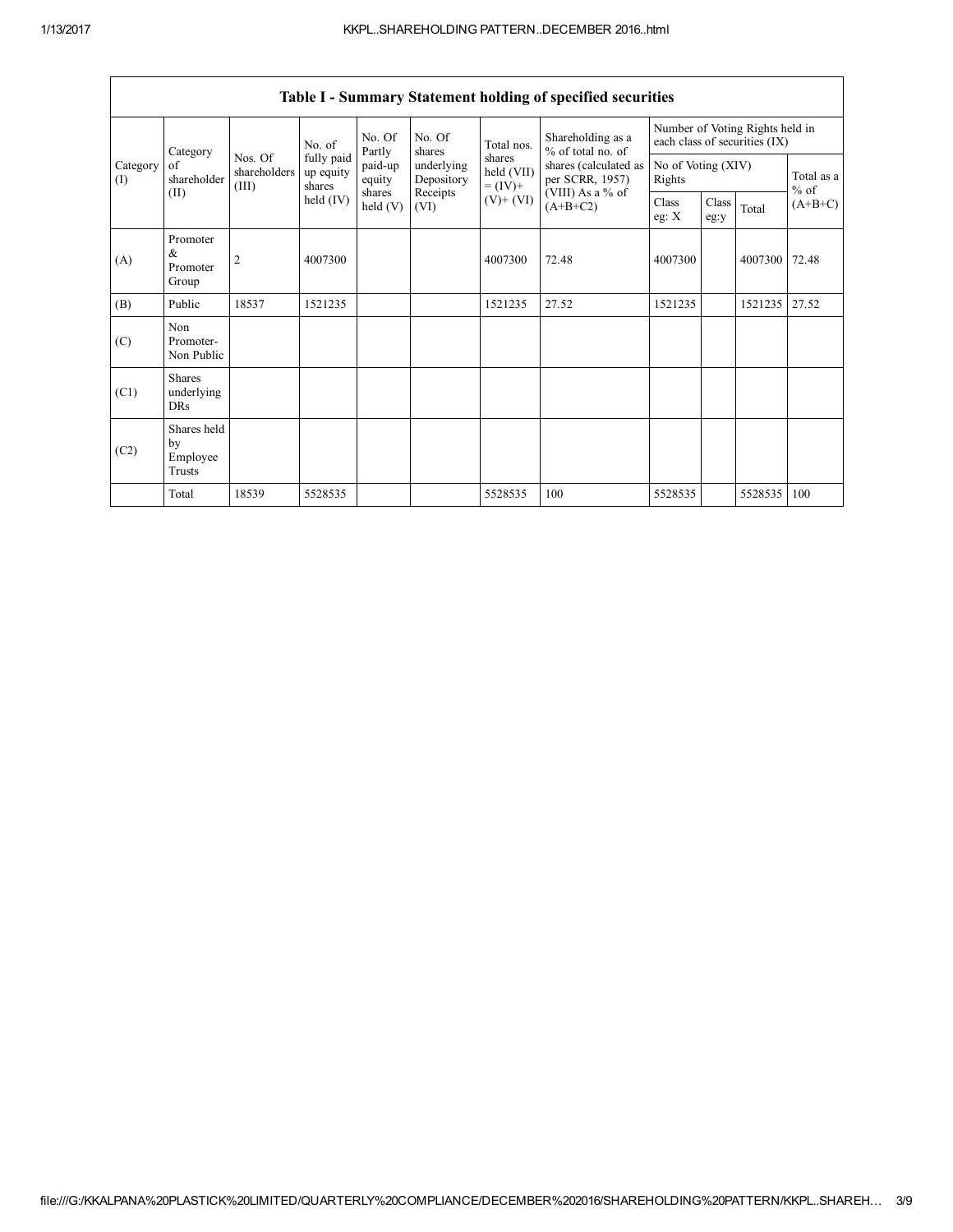$\mathsf{r}$ 

 $\overline{\phantom{0}}$ 

| Table I - Summary Statement holding of specified securities |                                           |                                                 |                                    |                                                           |                                                                                             |                                        |                                                  |                                                                               |                                                  |                                           |
|-------------------------------------------------------------|-------------------------------------------|-------------------------------------------------|------------------------------------|-----------------------------------------------------------|---------------------------------------------------------------------------------------------|----------------------------------------|--------------------------------------------------|-------------------------------------------------------------------------------|--------------------------------------------------|-------------------------------------------|
| Category                                                    | Category<br>of                            | No. Of<br><b>Shares</b><br>Underlying           | No. of<br>Shares<br>Underlying     | No. Of Shares<br>Underlying<br>Outstanding<br>convertible | Shareholding, as a<br>% assuming full<br>conversion of<br>convertible securities            | Number of<br>Locked in<br>shares (XII) |                                                  | Number of<br><b>Shares</b><br>pledged or<br>otherwise<br>encumbered<br>(XIII) |                                                  | Number of<br>equity shares                |
| (I)                                                         | shareholder<br>(II)                       | Outstanding<br>convertible<br>securities<br>(X) | Outstanding<br>Warrants<br>$(X_i)$ | securities and<br>No. Of<br>Warrants (Xi)<br>(a)          | (as a percentage of<br>diluted share capital)<br>$(XI) = (VII)+(X) As a$<br>% of $(A+B+C2)$ | N <sub>o</sub><br>(a)                  | As a<br>$%$ of<br>total<br>Shares<br>held<br>(b) | No.<br>(a)                                                                    | As a<br>$%$ of<br>total<br>Shares<br>held<br>(b) | held in<br>dematerialized<br>form $(XIV)$ |
| (A)                                                         | Promoter &<br>Promoter<br>Group           |                                                 |                                    |                                                           | 72.48                                                                                       |                                        |                                                  |                                                                               |                                                  | 4007300                                   |
| (B)                                                         | Public                                    |                                                 |                                    |                                                           | 27.52                                                                                       |                                        |                                                  |                                                                               |                                                  | 194200                                    |
| (C)                                                         | Non.<br>Promoter-<br>Non Public           |                                                 |                                    |                                                           |                                                                                             |                                        |                                                  |                                                                               |                                                  |                                           |
| (C1)                                                        | <b>Shares</b><br>underlying<br><b>DRs</b> |                                                 |                                    |                                                           |                                                                                             |                                        |                                                  |                                                                               |                                                  |                                           |
| (C2)                                                        | Shares held<br>by<br>Employee<br>Trusts   |                                                 |                                    |                                                           |                                                                                             |                                        |                                                  |                                                                               |                                                  |                                           |
|                                                             | Total                                     |                                                 |                                    |                                                           | 100                                                                                         |                                        |                                                  |                                                                               |                                                  | 4201500                                   |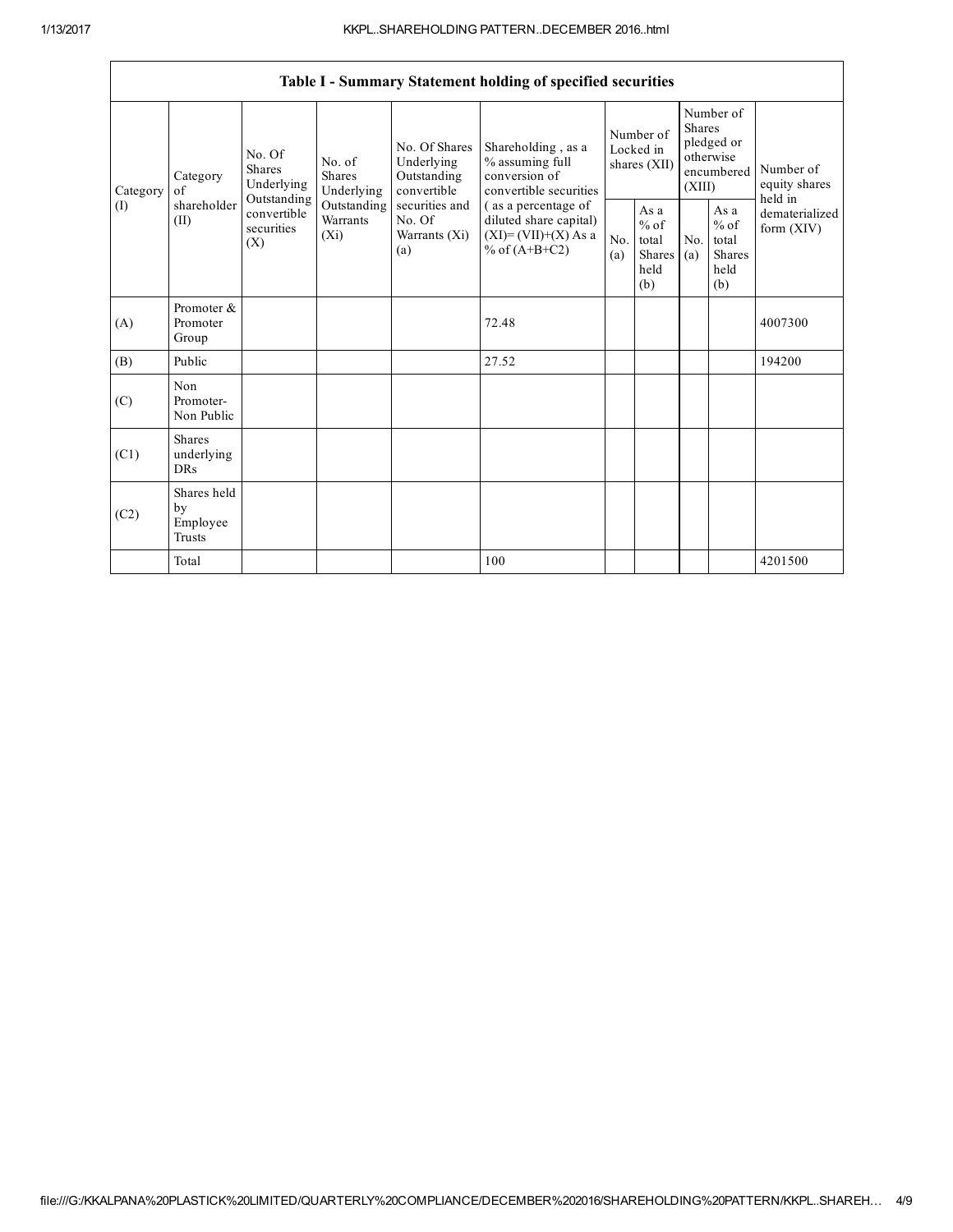| Table II - Statement showing shareholding pattern of the Promoter and Promoter Group    |                                                                                                                        |                         |                         |                       |                                    |                                              |                                                                                               |                                                                  |               |         |                           |
|-----------------------------------------------------------------------------------------|------------------------------------------------------------------------------------------------------------------------|-------------------------|-------------------------|-----------------------|------------------------------------|----------------------------------------------|-----------------------------------------------------------------------------------------------|------------------------------------------------------------------|---------------|---------|---------------------------|
|                                                                                         |                                                                                                                        |                         | No. of                  | No. Of<br>Partly      | No. Of                             | Total<br>nos.<br>shares<br>held<br>$(VII) =$ | Shareholding as<br>a % of total no.<br>of shares<br>(calculated as<br>per SCRR,               | Number of Voting Rights held in<br>each class of securities (IX) |               |         |                           |
| Sr.                                                                                     | Category $\&$<br>Name of the<br>Shareholders                                                                           | Nos. Of<br>shareholders | fully paid<br>up equity | paid-<br>up<br>equity | shares<br>underlying<br>Depository |                                              |                                                                                               | No of Voting (XIV) Rights                                        |               |         | Total<br>as a %<br>οf     |
|                                                                                         | (I)                                                                                                                    | (III)                   | shares<br>held (IV)     | shares<br>held<br>(V) | Receipts<br>(VI)                   | $(IV)$ +<br>$(V)$ +<br>(VI)                  | 1957) (VIII) As<br>$a\%$ of<br>$(A+B+C2)$                                                     | Class eg:<br>X                                                   | Class<br>eg:y | Total   | Total<br>Voting<br>rights |
| A                                                                                       | Table II - Statement showing shareholding pattern of the Promoter and Promoter Group                                   |                         |                         |                       |                                    |                                              |                                                                                               |                                                                  |               |         |                           |
| (1)                                                                                     | Indian                                                                                                                 |                         |                         |                       |                                    |                                              |                                                                                               |                                                                  |               |         |                           |
| (d)                                                                                     | Any Other<br>(specify)                                                                                                 | $\sqrt{2}$              | 4007300                 |                       |                                    | 4007300                                      | 72.48                                                                                         | 4007300                                                          |               | 4007300 | 72.48                     |
| Sub-Total (A)<br>(1)                                                                    |                                                                                                                        | $\sqrt{2}$              | 4007300                 |                       |                                    | 4007300                                      | 72.48                                                                                         | 4007300                                                          |               | 4007300 | 72.48                     |
| (2)                                                                                     | Foreign                                                                                                                |                         |                         |                       |                                    |                                              |                                                                                               |                                                                  |               |         |                           |
| Total<br>Shareholding<br>of Promoter<br>and Promoter<br>Group $(A)=$<br>$(A)(1)+(A)(2)$ |                                                                                                                        | $\overline{2}$          | 4007300                 |                       |                                    | 4007300                                      | 72.48                                                                                         | 4007300                                                          |               | 4007300 | 72.48                     |
| $\, {\bf B}$                                                                            | Table III - Statement showing shareholding pattern of the Public shareholder                                           |                         |                         |                       |                                    |                                              |                                                                                               |                                                                  |               |         |                           |
| (1)                                                                                     | Institutions                                                                                                           |                         |                         |                       |                                    |                                              |                                                                                               |                                                                  |               |         |                           |
| (f)                                                                                     | Financial<br>Institutions/<br><b>Banks</b>                                                                             | $\mathbf{1}$            | 50                      |                       |                                    | 50                                           | $\boldsymbol{0}$                                                                              | 50                                                               |               | 50      | $\boldsymbol{0}$          |
| Sub-Total (B)<br>(1)                                                                    |                                                                                                                        | $\mathbf{1}$            | 50                      |                       |                                    | 50                                           | $\boldsymbol{0}$                                                                              | 50                                                               |               | 50      | $\boldsymbol{0}$          |
| (3)                                                                                     | Non-institutions                                                                                                       |                         |                         |                       |                                    |                                              |                                                                                               |                                                                  |               |         |                           |
| (a(i))                                                                                  | Individuals -<br>i.Individual<br>shareholders<br>holding<br>nominal share<br>capital up to<br>Rs. 2 lakhs.             | 18468                   | 1359820                 |                       |                                    | 1359820                                      | 24.6                                                                                          | 1359820                                                          |               | 1359820 | 24.6                      |
| (a(ii))                                                                                 | Individuals - ii.<br>Individual<br>shareholders<br>holding<br>nominal share<br>capital in<br>excess of Rs. 2<br>lakhs. | 1                       | 22889                   |                       |                                    | 22889                                        | 0.41                                                                                          | 22889                                                            |               | 22889   | 0.41                      |
| (e)                                                                                     | Any Other<br>(specify)                                                                                                 | 67                      | 138476                  |                       |                                    | 138476                                       | 2.5                                                                                           | 138476                                                           |               | 138476  | 2.5                       |
| Sub-Total (B)<br>(3)                                                                    |                                                                                                                        | 18536                   | 1521185                 |                       |                                    | 1521185                                      | 27.52                                                                                         | 1521185                                                          |               | 1521185 | 27.52                     |
| <b>Total Public</b><br>Shareholding<br>$(B)=(B)(1)+$<br>$(B)(2)+(B)(3)$                 |                                                                                                                        | 18537                   | 1521235                 |                       |                                    | 1521235                                      | 27.52                                                                                         | 1521235                                                          |               | 1521235 | 27.52                     |
| $\mathbf C$                                                                             |                                                                                                                        |                         |                         |                       |                                    |                                              | Table IV - Statement showing shareholding pattern of the Non Promoter- Non Public shareholder |                                                                  |               |         |                           |
| Total (<br>$A+B+C2$ )                                                                   |                                                                                                                        | 18539                   | 5528535                 |                       |                                    | 5528535                                      | 100                                                                                           | 5528535                                                          |               | 5528535 | 100                       |
| Total (A+B+C                                                                            |                                                                                                                        | 18539                   | 5528535                 |                       |                                    | 5528535                                      | 100                                                                                           | 5528535                                                          |               | 5528535 | 100                       |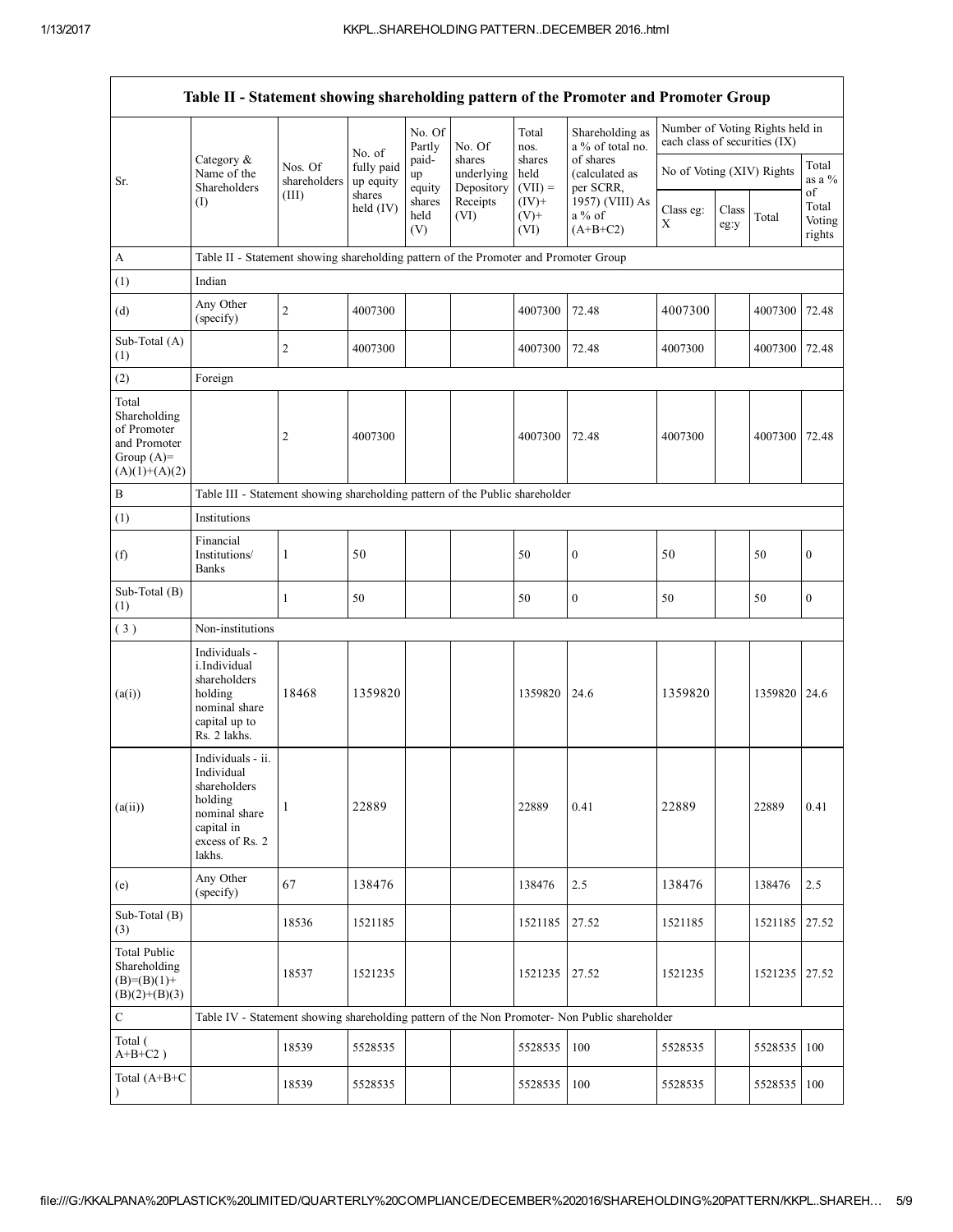| Table II - Statement showing shareholding pattern of the Promoter and Promoter Group    |                                                 |                                       |                                                                                                           |                                                                                                                                                                                |                                        |                                                  |                                                                               |                                                  |                                         |
|-----------------------------------------------------------------------------------------|-------------------------------------------------|---------------------------------------|-----------------------------------------------------------------------------------------------------------|--------------------------------------------------------------------------------------------------------------------------------------------------------------------------------|----------------------------------------|--------------------------------------------------|-------------------------------------------------------------------------------|--------------------------------------------------|-----------------------------------------|
| Sr.                                                                                     | No. Of<br>Shares<br>Underlying                  | No. of<br><b>Shares</b><br>Underlying | No. Of Shares<br>Underlying<br>Outstanding<br>convertible<br>securities and<br>No. Of Warrants<br>(Xi)(a) | Shareholding, as a %<br>assuming full conversion<br>of convertible securities (<br>as a percentage of diluted<br>share capital) $(XI) = (VII) +$<br>$(X)$ As a % of $(A+B+C2)$ | Number of<br>Locked in<br>shares (XII) |                                                  | Number of<br><b>Shares</b><br>pledged or<br>otherwise<br>encumbered<br>(XIII) |                                                  | Number of<br>equity shares              |
|                                                                                         | Outstanding<br>convertible<br>securities<br>(X) | Outstanding<br>Warrants<br>$(X_i)$    |                                                                                                           |                                                                                                                                                                                | No.<br>(a)                             | As a<br>$%$ of<br>total<br>Shares<br>held<br>(b) | N <sub>0</sub><br>(a)                                                         | As a<br>$%$ of<br>total<br>Shares<br>held<br>(b) | held in<br>dematerialized<br>form (XIV) |
| $\boldsymbol{A}$                                                                        |                                                 |                                       |                                                                                                           | Table II - Statement showing shareholding pattern of the Promoter and Promoter Group                                                                                           |                                        |                                                  |                                                                               |                                                  |                                         |
| (1)                                                                                     | Indian                                          |                                       |                                                                                                           |                                                                                                                                                                                |                                        |                                                  |                                                                               |                                                  |                                         |
| (d)                                                                                     |                                                 |                                       |                                                                                                           | 72.48                                                                                                                                                                          |                                        |                                                  |                                                                               |                                                  | 4007300                                 |
| Sub-Total (A)<br>(1)                                                                    |                                                 |                                       |                                                                                                           | 72.48                                                                                                                                                                          |                                        |                                                  |                                                                               |                                                  | 4007300                                 |
| (2)                                                                                     | Foreign                                         |                                       |                                                                                                           |                                                                                                                                                                                |                                        |                                                  |                                                                               |                                                  |                                         |
| Total<br>Shareholding<br>of Promoter<br>and Promoter<br>Group $(A)=$<br>$(A)(1)+(A)(2)$ |                                                 |                                       |                                                                                                           | 72.48                                                                                                                                                                          |                                        |                                                  |                                                                               |                                                  | 4007300                                 |
| $\bf{B}$                                                                                |                                                 |                                       |                                                                                                           | Table III - Statement showing shareholding pattern of the Public shareholder                                                                                                   |                                        |                                                  |                                                                               |                                                  |                                         |
| (1)                                                                                     | Institutions                                    |                                       |                                                                                                           |                                                                                                                                                                                |                                        |                                                  |                                                                               |                                                  |                                         |
| (f)                                                                                     |                                                 |                                       |                                                                                                           | $\boldsymbol{0}$                                                                                                                                                               |                                        |                                                  |                                                                               |                                                  | $\boldsymbol{0}$                        |
| Sub-Total (B)<br>(1)                                                                    |                                                 |                                       |                                                                                                           | $\boldsymbol{0}$                                                                                                                                                               |                                        |                                                  |                                                                               |                                                  | $\boldsymbol{0}$                        |
| (3)                                                                                     | Non-institutions                                |                                       |                                                                                                           |                                                                                                                                                                                |                                        |                                                  |                                                                               |                                                  |                                         |
| (a(i))                                                                                  |                                                 |                                       |                                                                                                           | 24.6                                                                                                                                                                           |                                        |                                                  |                                                                               |                                                  | 145235                                  |
| (a(ii))                                                                                 |                                                 |                                       |                                                                                                           | 0.41                                                                                                                                                                           |                                        |                                                  |                                                                               |                                                  | 22889                                   |
| (e)                                                                                     |                                                 |                                       |                                                                                                           | 2.5                                                                                                                                                                            |                                        |                                                  |                                                                               |                                                  | 26076                                   |
| Sub-Total (B)<br>(3)                                                                    |                                                 |                                       |                                                                                                           | 27.52                                                                                                                                                                          |                                        |                                                  |                                                                               |                                                  | 194200                                  |
| <b>Total Public</b><br>Shareholding<br>$(B)=(B)(1)+$<br>$(B)(2)+(B)(3)$                 |                                                 |                                       |                                                                                                           | 27.52                                                                                                                                                                          |                                        |                                                  |                                                                               |                                                  | 194200                                  |
| $\mathbf C$                                                                             |                                                 |                                       |                                                                                                           | Table IV - Statement showing shareholding pattern of the Non Promoter- Non Public shareholder                                                                                  |                                        |                                                  |                                                                               |                                                  |                                         |
| Total (<br>$A+B+C2$ )                                                                   |                                                 |                                       |                                                                                                           | 100                                                                                                                                                                            |                                        |                                                  |                                                                               |                                                  | 4201500                                 |
| Total (A+B+C<br>$\lambda$                                                               |                                                 |                                       |                                                                                                           | 100                                                                                                                                                                            |                                        |                                                  |                                                                               |                                                  | 4201500                                 |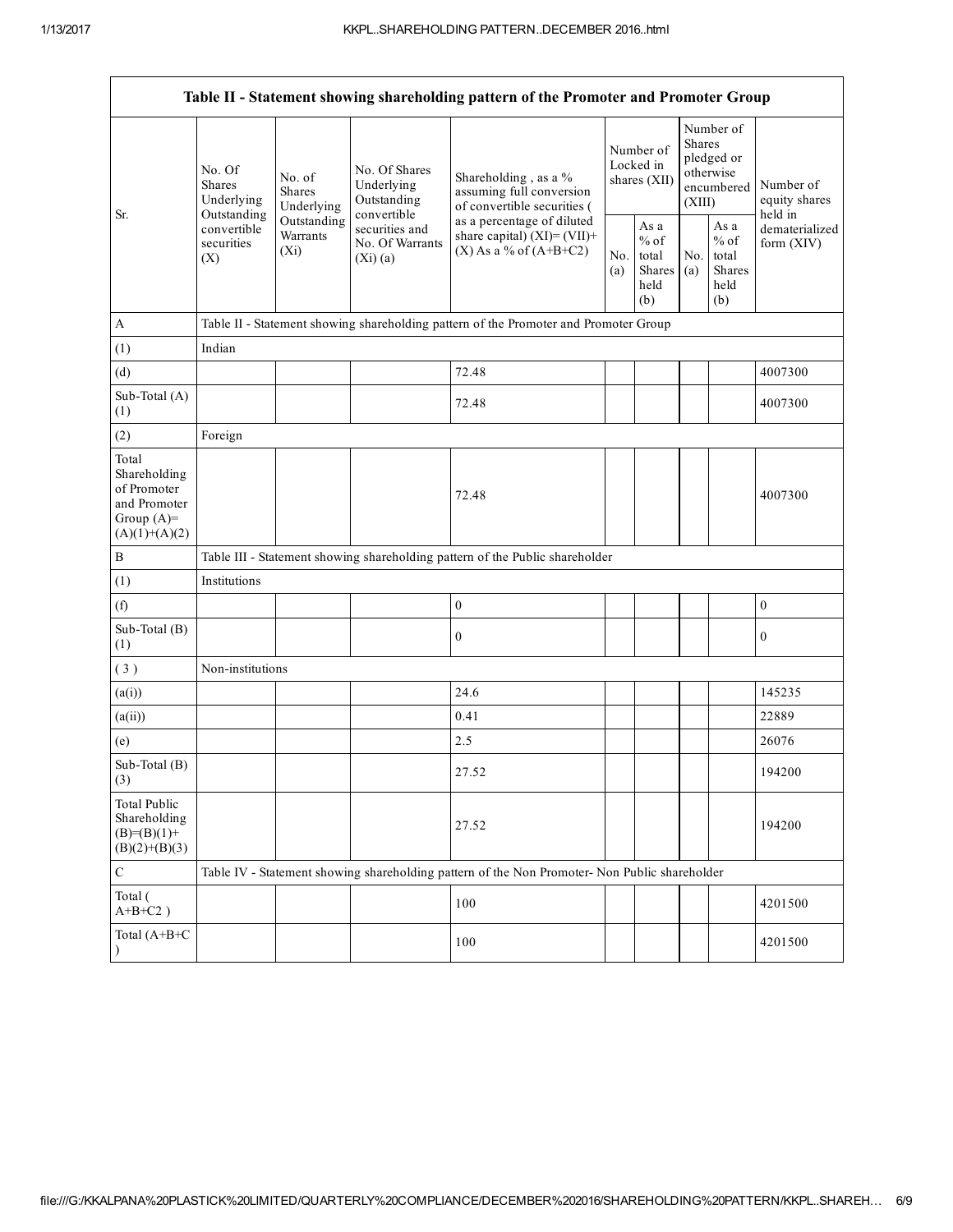| Any Other (specify)                                                                                                                                                                  |                                                               |                                               |                          |  |  |  |  |  |
|--------------------------------------------------------------------------------------------------------------------------------------------------------------------------------------|---------------------------------------------------------------|-----------------------------------------------|--------------------------|--|--|--|--|--|
| Searial No.                                                                                                                                                                          | $\mathbf{1}$                                                  | $\overline{c}$                                |                          |  |  |  |  |  |
| Category                                                                                                                                                                             | <b>Bodies Corporate</b>                                       | <b>Bodies Corporate</b>                       | Click here to go<br>back |  |  |  |  |  |
| Name of the<br>Shareholders (I)                                                                                                                                                      | SRI RAM FINANCIAL CONSULTANTS PVT<br><b>LTD</b>               | KKALPANA INDUSTRIES (INDIA)<br><b>LIMITED</b> |                          |  |  |  |  |  |
| PAN (II)                                                                                                                                                                             | AANCS7197N                                                    | AABCK2239D                                    | Total                    |  |  |  |  |  |
| No. of the<br>Shareholders (I)                                                                                                                                                       | $\mathbf{1}$                                                  | 1                                             | $\overline{c}$           |  |  |  |  |  |
| No. of fully paid<br>up equity shares<br>$held$ (IV)                                                                                                                                 | 2004380                                                       | 2002920                                       | 4007300                  |  |  |  |  |  |
| No. Of Partly<br>paid-up equity<br>shares held (V)                                                                                                                                   |                                                               |                                               |                          |  |  |  |  |  |
| No. Of shares<br>underlying<br>Depository<br>Receipts (VI)                                                                                                                           |                                                               |                                               |                          |  |  |  |  |  |
| Total nos. shares<br>held $(VII) = (IV) +$<br>$(V)+(VI)$                                                                                                                             | 2004380                                                       | 2002920                                       | 4007300                  |  |  |  |  |  |
| Shareholding as a<br>% of total no. of<br>shares (calculated<br>as per SCRR,<br>$19\overline{57}$ ) (VIII) As a<br>% of $(A+B+C2)$                                                   | 36.26                                                         | 36.23                                         | 72.48                    |  |  |  |  |  |
|                                                                                                                                                                                      | Number of Voting Rights held in each class of securities (IX) |                                               |                          |  |  |  |  |  |
| Class eg: X                                                                                                                                                                          | 2004380                                                       | 2002920                                       | 4007300                  |  |  |  |  |  |
| Class eg:y                                                                                                                                                                           |                                                               |                                               |                          |  |  |  |  |  |
| Total                                                                                                                                                                                | 2004380                                                       | 2002920                                       | 4007300                  |  |  |  |  |  |
| Total as a % of<br>Total Voting rights                                                                                                                                               | 36.26                                                         | 36.23                                         | 72.48                    |  |  |  |  |  |
| No. Of Shares<br>Underlying<br>Outstanding<br>convertible<br>securities $(X)$                                                                                                        |                                                               |                                               |                          |  |  |  |  |  |
| No. of Shares<br>Underlying<br>Outstanding<br>Warrants (Xi)                                                                                                                          |                                                               |                                               |                          |  |  |  |  |  |
| No. Of Shares<br>Underlying<br>Outstanding<br>convertible<br>securities and No.<br>Of Warrants (Xi)<br>(a)                                                                           |                                                               |                                               |                          |  |  |  |  |  |
| Shareholding, as a<br>% assuming full<br>conversion of<br>convertible<br>securities (as a<br>percentage of<br>diluted share<br>capital) (XI)=<br>$(VII)+(X)$ As a %<br>of $(A+B+C2)$ | 36.26                                                         | 36.23                                         | 72.48                    |  |  |  |  |  |
| Number of Locked in shares (XII)                                                                                                                                                     |                                                               |                                               |                          |  |  |  |  |  |
| No. $(a)$                                                                                                                                                                            |                                                               |                                               |                          |  |  |  |  |  |
|                                                                                                                                                                                      |                                                               |                                               |                          |  |  |  |  |  |